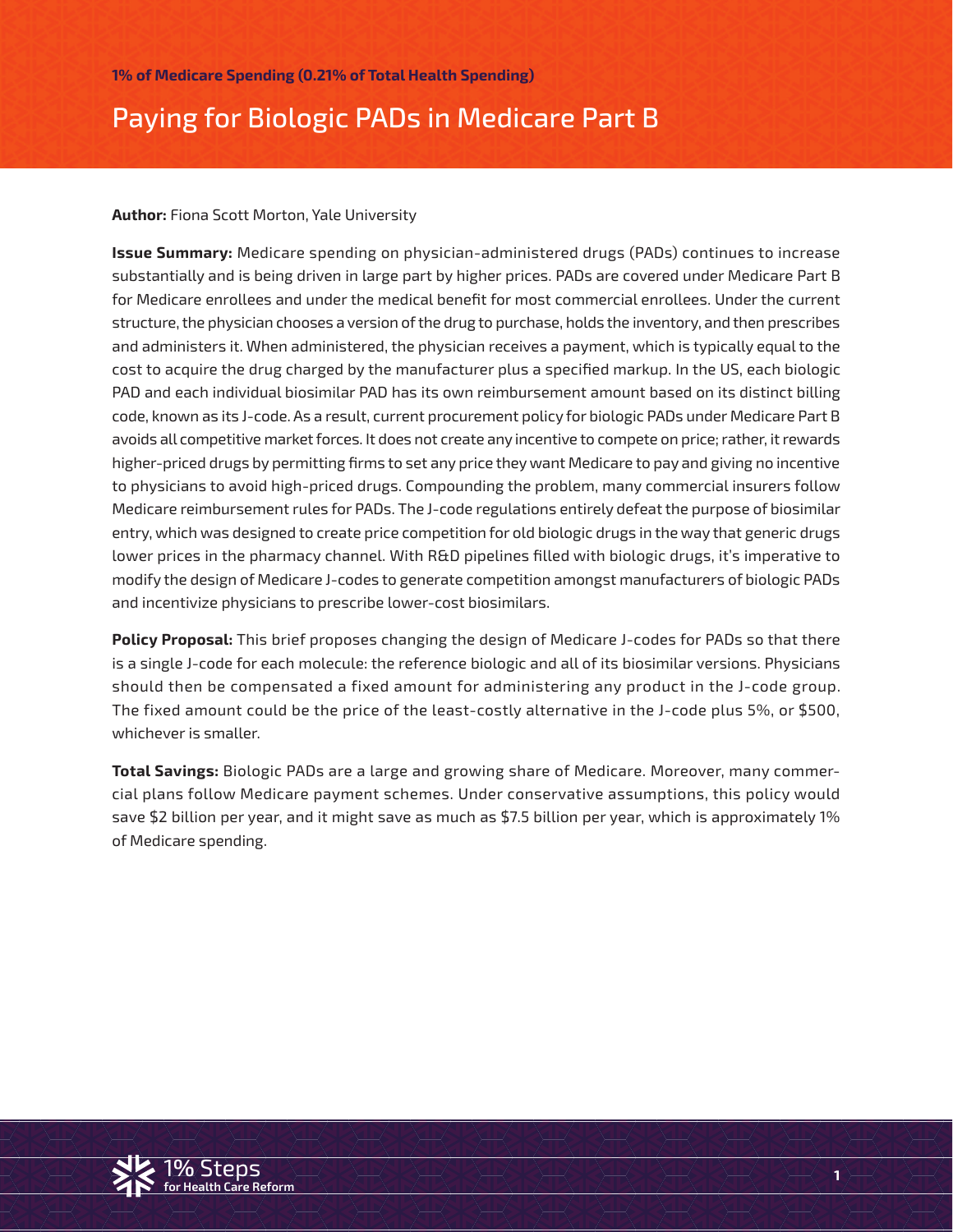# Related Literature and Evidence

The Impact of the Entry of Biosimilars: Evidence from Europe (2018). *Review of Industrial Organization* 53 (1): 173–210 (Fiona M. Scott Morton, Ariel Dora Stern, and Scott Stern).

The Distortionary Effects of Government Procurement: Evidence from Medicaid Prescription Drug Purchasing (2006). *The Quarterly Journal of Economics* 121 (1): 1–130 (Mark Duggan and Fiona M. Scott Morton).

Least Costly Alternative Policies: Impact on Prostate Cancer Drugs Covered Under Medicare Part B (2012). *Department of Health and Human Services*. https://oig.hhs.gov/oei/reports/oei-12-12-00210.pdf.

### **Background**

PADs are treatments such as injections or infusions that are administered by physicians in an outpatient setting (e.g., doctor's office). Medicare covers PADs under Part B and, analogously, commercial health insurance plans typically cover PADs as part of the medical benefit. Two thirds of Medicare Part B drug spending is on biologic drugs (MedPAC 2017). In 2018, total Medicare PAD spending on biologics was \$22.63 billion (FDA 2020; CMS 2020).

Spending on PADs is growing much faster than spending on self-administered drugs and represents the largest growth in spending for professional services (HCCI 2019, 16).1 Medicare alone spent \$32 billion on PADs in 2017, and, on average, expenditure grew by 9.7% annually between 2009 and 2015 (MedPAC 2018). This increase in spending was driven primarily by price rather than utilization; the average payment per Part B drug increased on average by 6.6% annually (MedPAC 2018). These steep price increases can be attributed to the way Medicare currently procures PADs. Physician practices or hospital outpatient departments purchase PADs from group purchasing organizations, distributors, wholesalers, or the manufacturers themselves (Ginsburg, Brandt, and Lieberman 2019).<sup>2</sup> Physicians choose a version of the drug to buy, stock the drug, and incur inventory costs. Unlike most small-molecule drugs, many PADs cost thousands of dollars (MedPAC 2015, 66) and are perishable (County of Suffolk v. Abbott Laboratories), so they have high inventory costs. Physicians then dispense the drug and receive a payment from a patient's medical insurer. Many commercial insurers follow Medicare reimbursement rules for PADs, so the Medicare rules take on outsized importance in terms of influencing the pricing behavior of manufacturers.<sup>3</sup>

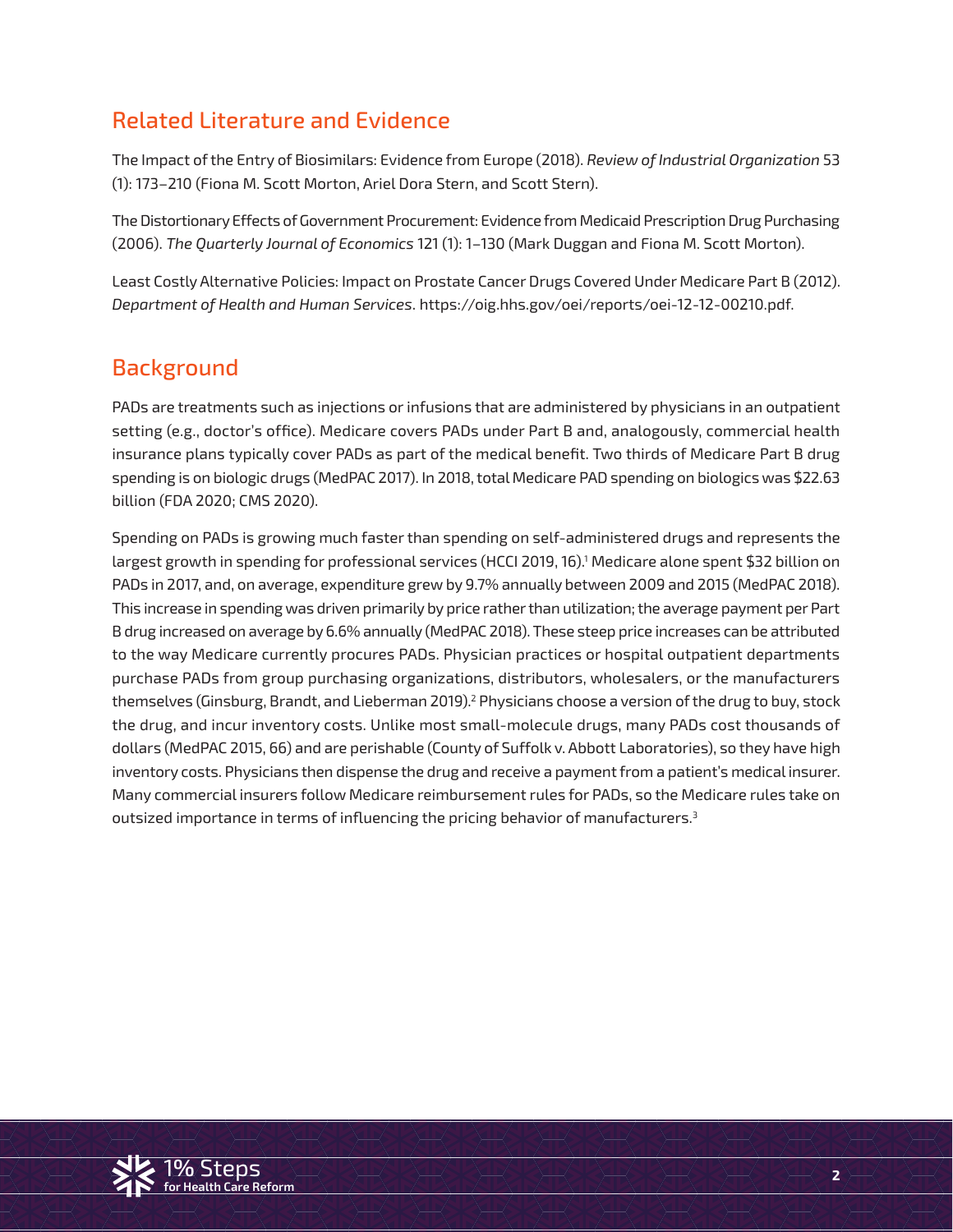

#### Table 1: Estimated Spending on Biologic PADs by Medicare Part B

Source: FDA (2020); CMS (2020).

#### Current Remuneration for Biologic PADs

Medicare pays the physician an amount known as the Average Sales Price (ASP) plus 6%.4 The ASP is calculated as the volume-weighted sales to all purchasers (with some exceptions<sup>5</sup>) across all drugs categorized under the same billing code, known as a J-code. Specifically, manufacturers submit their ASPs for all forms and sizes of the drug, and the Centers for Medicare and Medicaid Services (CMS) aggregates a volume-weighted ASP for each J-code. Physicians are paid the ASP from two quarters before the patient's visit plus 6% as a profit margin. For a biosimilar, the ASP is based on its J-code and the 6% markup is based on the reference biologic's ASP. Commercial insurers use the Medicare rate as a benchmark for negotiation, though they often pay a markup higher than 6%.

Herein lies the key issue: under the current Medicare rules, each biologic and each biosimilar receives its own distinct J-code and corresponding reimbursement price from Medicare.<sup>6</sup> From the manufacturer's perspective, the J-code reimbursement scheme with one manufacturer in it is a cost-plus contract. This creates no price competition. Instead, the manufacturer of a drug freely chooses a launch list price or raises its existing list price as much as it desires, and then sells to physician groups and hospital outpatient departments whose demand does not fall in response to the higher prices. The current system results in the government paying the price the manufacturer chooses, whatever the level of that price and regardless of the amount of competition in the market.

price does not arrect their demand. Frigsicians nave no incentive to consider equally errective but tow-<br>er-priced alternative drugs such as biosimilars. Physicians are constrained only by their patients; to the degree patients cannot afford, and do not pay, the 20% coinsurance that applies to the drug, the physician In addition, because physicians are reimbursed for their acquisition costs, the level of the manufacturer's price does not affect their demand. Physicians have no incentive to consider equally effective but lowwould be disincentivized to administer it. However, 34% of fee-for-service Medicare (i.e., original Medicare)

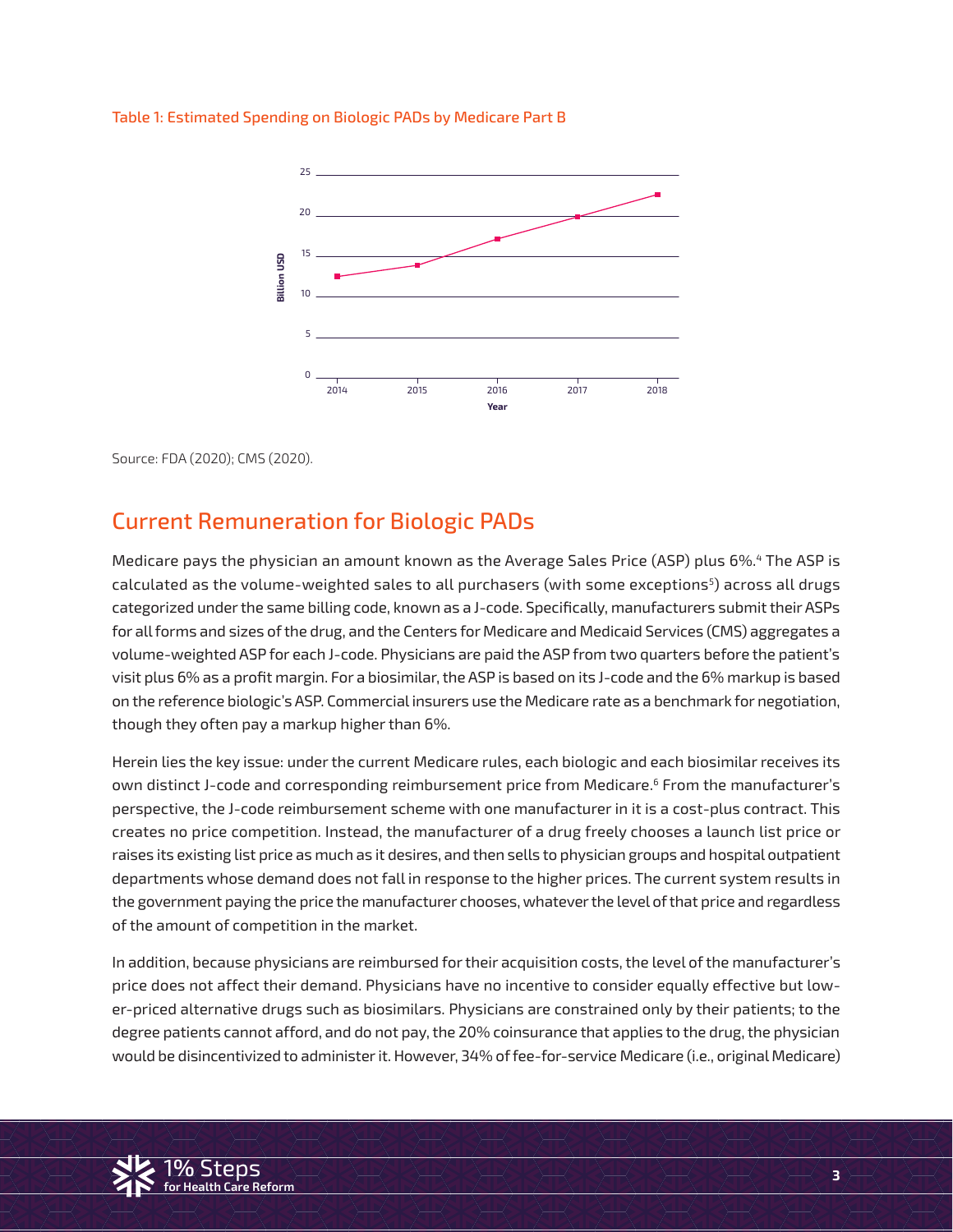beneficiaries have supplemental coverage, and another 31% of beneficiaries have Medicare Advantage, both of which further insulate patients from costs (AHIP 2018). As a result, only a fraction of Medicare enrollees are responsible for the 20% coinsurance and could potentially exhibit elastic demand.

In short, current Medicare regulations insulate biologics from price competition. The way the government procures these drugs incentivizes manufacturers of both biologics and biosimilars to maintain high list prices. These prices are then paid by commercial customers as well and raise the cost of health care for all Americans.

# Reform Needed

This brief proposes changing the design of Medicare J-codes for PADs so that there is a single J-code for each molecule: the reference biologic and all of its biosimilar versions. Physicians should then be compensated a fixed amount for administering any product in the J-code group. The fixed amount could be the price of the least-costly alternative in the J-code plus 5%, or \$500, whichever is smaller.

Under this scheme, when multiple manufacturers have a drug paid by the same J-code, each will face downward pressure on its price because customers—the physicians—will be paid a fixed amount regardless of which drug in the group they choose to buy. The single J-code creates a financial incentive for the provider to purchase from the least-expensive manufacturer in the J-code. A physician or hospital will increase its margin by purchasing a drug in the J-code group with a lower price. They are also likely to notice if buying a particular drug leaves them with a loss; for example, because its price is above the fixed reimbursement amount. Therefore, the J-code creates an incentive for manufacturers in the same J-code to compete for the business of physicians by lowering their prices. Sharing a J-code is a way for Medicare to create price competition between manufacturers of the same drugs and to generate awareness by physicians for potentially lower-cost alternatives.

Studies have shown that when reference products compete with biosimilars, there is downward pressure on price. Scott Morton et al. (2018) estimate that average market prices decrease by 3.5 percentage points per year after biosimilar entry. For each additional distributor, there is an additional 2.4 percentage point decrease in price. These estimates are reflective of the experience of European countries plus Australia, where, in aggregate, a 30% reduction in savings is commonplace. Norway was able to achieve a 70% reduction in biologic spending from introduction of a biosimilar (Mack 2015).<sup>7</sup>

## Savings Estimation

March 2020.<sup>8</sup> By merging these biologics with spending data from Medicare Part B in 2018, estimated cost<br>savings are simulated by applying a percentage discount in price to biologics with existing biosimilars. **for Health Care Reform** in 2020, and then secondly to all biologics that have been on the market for a certain number of years. To estimate the potential cost savings of biologic competition in the US, this brief takes all biologic products (reference products and biosimilars) licensed by the Food and Drug Administration (FDA) as of savings are simulated by applying a percentage discount in price to biologics with existing biosimilars

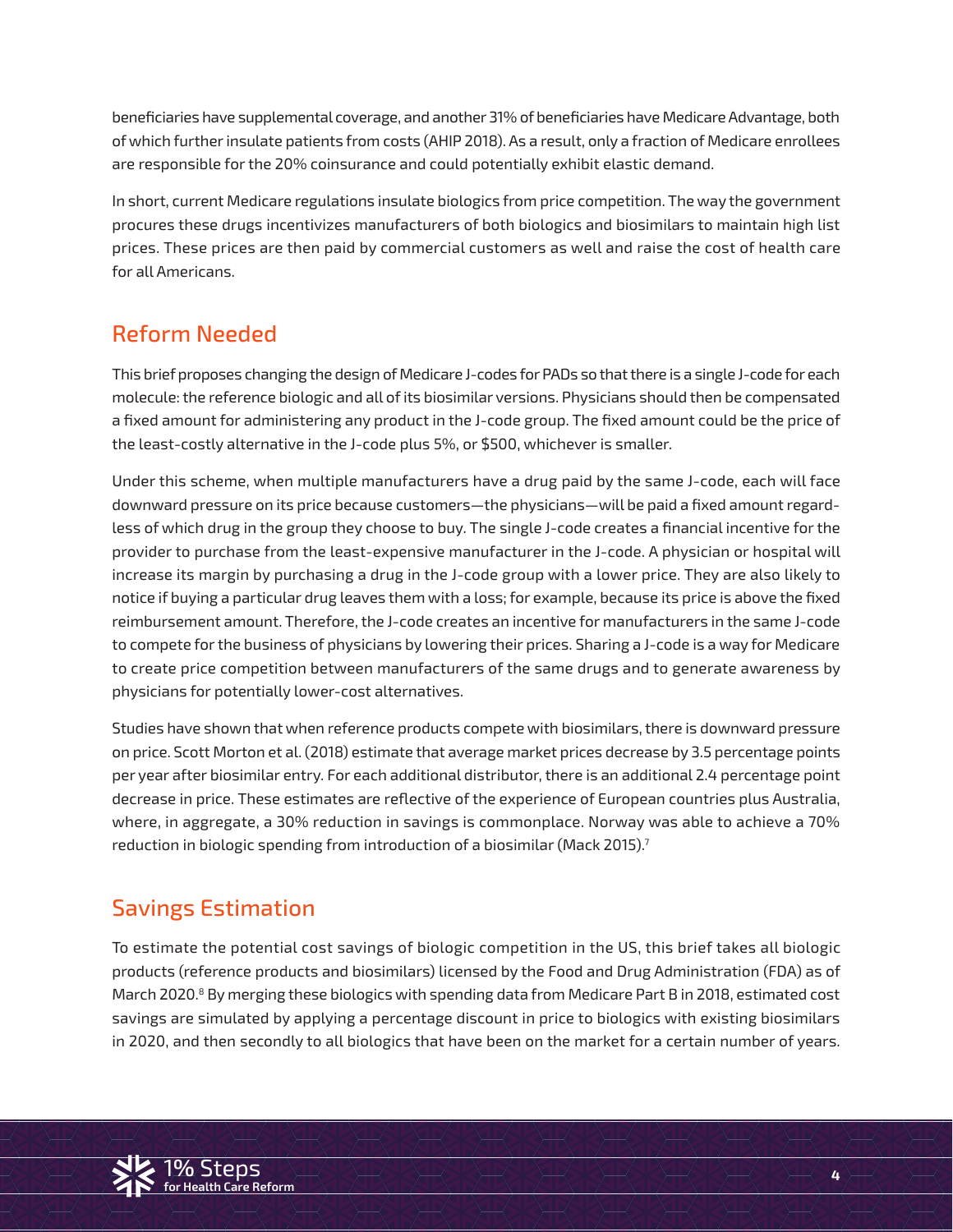This calculation is intended to represent the steady-state value of the J-code reform in an environment with biosimilar entry.

Table 2, using a range of these back-of-the-envelope calculations, shows that potential cost savings are large and range from approximately \$1 billion to \$7.5 billion. For example, Scenario 2 assumes that all biosimilars that are currently approved by the FDA enter the market and compete against reference biologic products. As is common in Europe, it is conservatively assumed that the biologics facing competition see a 30% decrease in spending. Overall, this leads to savings of \$1.94 billion, which represents an 8.6% decrease in total spending by Medicare Part B on biologic PADs. Under this same scenario, if it is assumed that biologics facing competition experience a 50% decrease in spending, savings is estimated to be \$3.24 billion, which represents a 14.3% decrease in spending by Medicare Part B on biologic PADs. Scenario 3 shows savings from a 30% decrease in price applied to all biologics that have been on the market for more than 20 years. This results in savings of \$1.38 billion. Likewise, assuming a 50% decrease in price for all biologics on the market for more than 20 years results in savings of \$2.29 billion, this represents a 10.1% reduction in total spending by Medicare Part B on biologic PADs. Each scenario assessed if biologics facing competition experience a 30%, 50%, and 70% decrease in spending, respectively. Based on the resulting savings calculations, under conservative assumptions this policy would save around \$2 billion per year, and it might save as much as \$7.5 billion per year, which is approximately 1% of Medicare spending.

|            | Savings in Billions in USD, if we assume<br>biosimilar competition             |      | Savings w/ biosimilar competition |      |  |
|------------|--------------------------------------------------------------------------------|------|-----------------------------------|------|--|
|            |                                                                                | 30%  | 50%                               | 70%  |  |
| Scenario 1 | After 12 years from reference product<br>licensure (expiration of exclusivity) | 3.20 | 5.33                              | 7.47 |  |
| Scenario 2 | Among all currently licensed biosimilars                                       | 1.94 | 3.24                              | 4.53 |  |
| Scenario 2 | After 20 years from reference product licensure                                | 1.38 | 2.29                              | 3.21 |  |
| Scenario 3 | Among all currently marketed biosimilars                                       | 0.88 | 1.47                              | 2.06 |  |

Notes: (1) The table above calculates simulated savings if biosimilar competition were to have been introduced in the following hypothetical scenarios. (2) Total Medicare Part B spending on biologic PADs is 22.63 billion in 2018.

These savings estimates likely understate the full impact of this change in policy. As more biologics and biosimilars are developed, approved, and competitively priced within a J-code, physicians may consider therapeutic alternatives across molecules. This consideration will result in further competition amongst manufacturers of biologic PADs and corresponding savings.

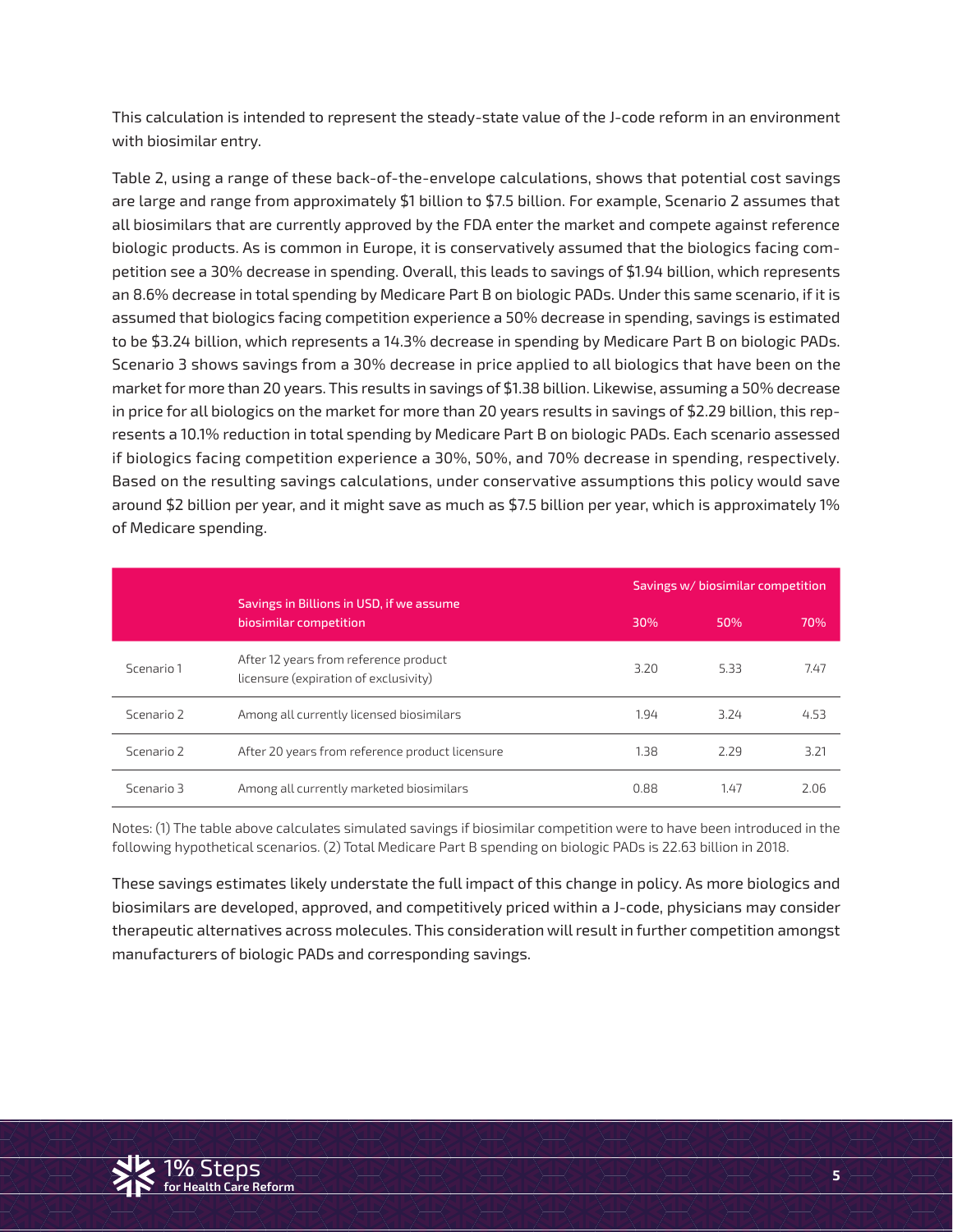### Footnotes

- 1. Drugs that are taken at home by patients, or self-administered prescription drugs, are covered as part of the pharmaceutical benefit for commercial plans and by Part D for Medicare enrollees.
- 2. It also looks like these methods of distribution are determined by the manufacturer of the drug (see County of Suffolk v. Abbott Laboratories).
- 3. "Commercial payers frequently adopt the [Average Sales Price] with higher markups" (Ginsburg, Brandt, and Lieberman 2019).
- 4. The Budget Control Act of 2011 mandates a 2% reduction across Medicare expenditures. Because the sequester does not affect the patient copay component of reimbursement, as of 2013, physicians are paid 104.3% of the ASP until 2021.
- 5. Exclusions include the 340 B drug discount mandate and Medicare Best Price.
- 6. Prior to 2018, all biosimilars were placed together on a different J-code from the reference biologic product. Biosimilars were paid the ASP of their own J-code plus 6% of the reference biologic's ASP. Under this structure, if a physician was going to purchase a biosimilar, he/she was incentivized to purchase the least-expensive drug within the generic J-code. "Reforms" effective on January 1, 2018, provided that each biosimilar product is given its own J-code. The policy represents classic "regulatory capture"; it eliminated price competition between biosimilars and did not restore it between biosimilars and the reference biologic (Syrop 2017; AJMC 2017).
- 7. This is for the biosimilar Remsima® (infliximab), launched by Orion in December 2013 as a generic version of Remicade® (infliximab), sold by Merck and used in the treatment of patients with rheumatoid arthritis, Crohn's disease, ulcerative colitis, and psoriasis (Mack 2015).
- 8. Commonly, this data source is known as the Purple Book.

#### References

American Journal of Managed Care (AJMC). 2017. "CMS Biosimilar Reimbursement Shift: What You Need to Know." *American Journal of Managed Care (AJMC), The Center for Biosimilars*, Nov. 16, 2017. https://www.centerforbiosimilars. com/view/cms-biosimilar-reimbursement-shift-what-you-need-to-know.

America's Health Insurance Plans (AHIP). 2018. "State of Medigap 2018: Trends in Enrollment and Demographics." *America's Health Insurance Plans*. https://www.ahip.org/wp-content/uploads/2018/06/State\_of\_Medigap18\_FINAL.pdf.

Centers for Medicare and Medicaid Services. 2020. "Medicare Part B Drug Spending Dashboard." *Centers for Medicare and Medicaid Services*. Accessed Dec 3, 2020. https://www.cms.gov/Research-Statistics-Data-and-Systems/ Statistics-Trends-and-Reports/Information-on-Prescription-Drugs/MedicarePartB.

1**%** Steps County of Suffolk v. Abbott Laboratories, et al, In re: Pharmaceutical Industry Average Wholesale Price Litigation. **for Health Care Reform** 1:01-cv-12257-PBS (U.S. District Court, D. Mass 2007), Findings of Fact and Conclusions of Law. http://online.wsj.com/ public/resources/documents/AWPDecision.pdf.